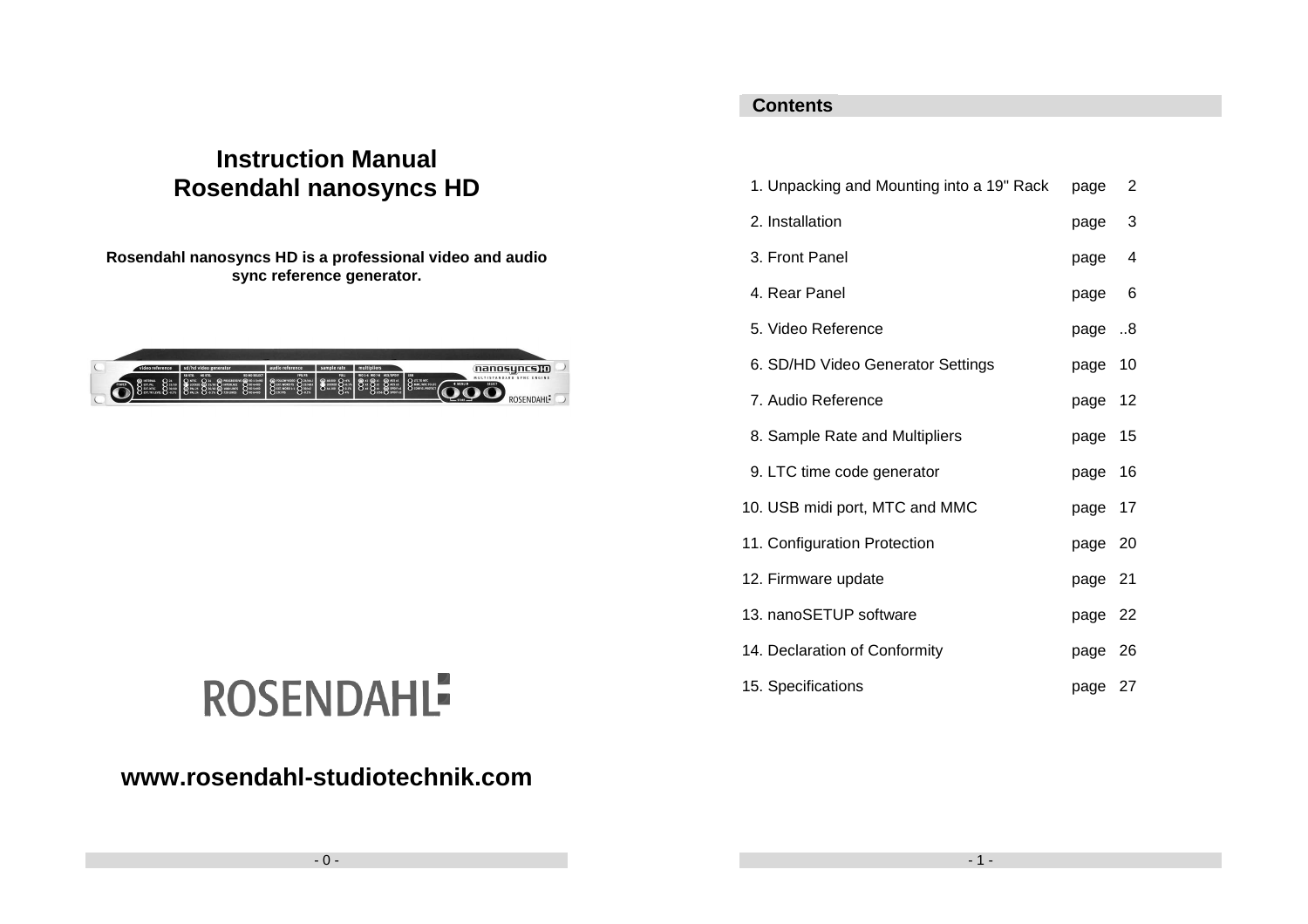#### **1. Unpacking and Mounting into a 19"Rack**

The unit is shipped in two preset mains versions:

#### 115VAC and 230VAC

**Please check the mains voltage marking on the original package and the voltage label on the rear panel before you connect the unit to mains.**

The voltage selection slide switch is on the left side of the unit and covered by a plastic label to avoid accidentally changes.

The nanosyncs HD comes with the following accessories:

- 1 pcs IEC mains cable
- 1 pcs USB cable, type A-B
- 1 pcs Instruction manual, that you are now reading

Please check that all these items are present and contact your dealer if anything is missing.

The nanosyncs HD housing is a standard 19" rackmount type, 1U high.

Use four rackmount screws to mount the unit into a standard 19" rack.

When necessary remove the bonded rubber foots on the bottom side.

Please do not mount your nanosyncs hd direct atop of equipment with high heat emission. High ambient temperature can cause small variations in the absolute tuning of the internal precision crystal oscillator.

Make sure the used power socket is a 3-pole type with separate ground conductor. Use only the provided or other 3-pole power cables with international safety certificates.

#### **2. Installation**

Word clock cables should be under 20 metres to retain maximum benefit from the nanosyncs HD ultra low jitter clocks.

The optimum solution is to mount the nanosyncs HD in the same 19" rack as the most important AD/ DA digital audio converters in your studio. These units should receive the lowest jitter sample clocks.

If you require no more than the eight word clock outputs provided by the nanosyncs HD feed each digital audio unit a separate clock line. If you need more clock signals you should use a word clock distribution unit such as the Rosendahl nanoclocks.

#### **All video and word clock cables used must be 75 ohm coaxial (RG59). Do not use 50 ohm coaxial computer network cables (RG58).**

Most video and word clock inputs are internal terminated with 75 ohms. You can not connect two terminated inputs to one word clock or video sync output using a BNC-T. Only if the inputs are switchable or have no termination you can use BNC-Ts to connect multiple word clock or video sync inputs. In this case use very short cables to link the BNC-Ts. Ensure that only the last input of the chain is 75 ohm terminated. Passive BNC-T links should not be used to link more than 3 inputs. Please refer also to the instruction manuals of the devices you connect to the nanosyncs audio clock and video sync outputs.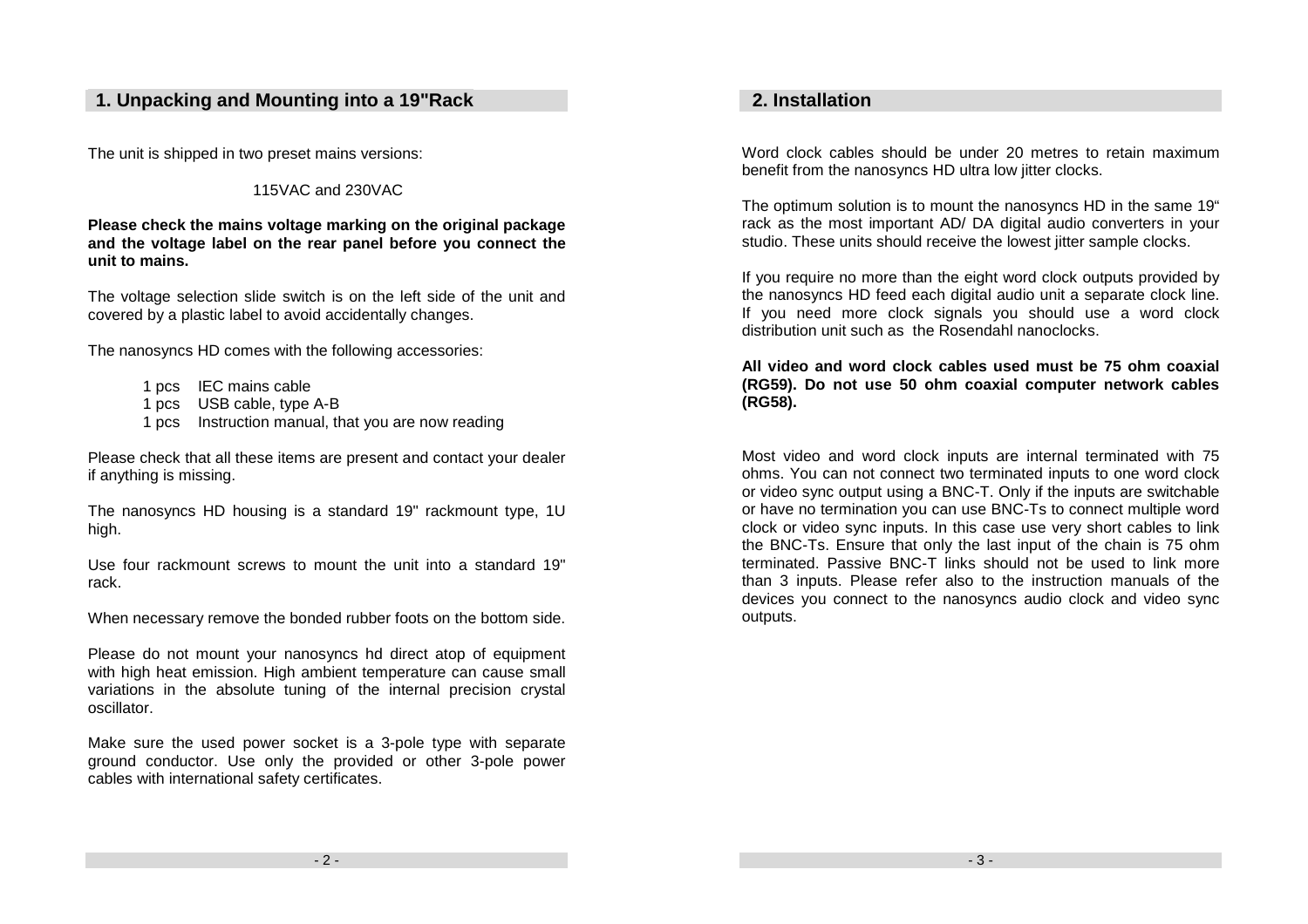#### **3. Front Panel**



#### **(S1) Power Switch:**

Switches the unit from standby power down mode to normal operation mode and vice versa.

#### **(L1) (L2) Video Reference:**

 The first four LEDs (L1) indicate the selected video reference. INTERNAL, EXT.PAL, EXT.NTSC or EXT.TRI LEVEL. The second column (L2) displays the detected frame rate.

#### **(L3) SD Video Generator Standard:**

 The standard definition sync generator can be set to output NTSC, PAL 25 or slow PAL 24 /23.98. The blue locked LED indicates that the SD and HD video generators are genlocked to the selected video reference.

#### **(L4) (L5) HD Video Generator Standard:**

 The high definition TRI LEVEL sync generator can be set to generate 1080i/psf 1080p x1, 1080p x2, 720p x2 or 720p x1 standards according L4. The LEDs (L5) indicate the selected frame rate.

#### **(L6) SD/HD Select:**

 The six video outputs can be configured to output the SD or the HD signal. VO1-3 (video outputs 1-3) are switched over together, outputs VO4, VO5 and VO6 can be selected individually.

#### **(L7) (L8) Audio Reference:**

 This field indicates the reference selection for the word clock and AES/ SPDIF audio clock generator. Settings FOLLOW VIDEO, EXT. WORD FS, EXT.WORD 1:1 and LTC FPS are possible under (L7). Column (L8) indicates the selected frame rate for LTC FPS mode or the sample rate (FS) selected when set to EXT.WORD FS mode.



#### **(L9) (L10) Sample Rate:**

 The base sample rate of the audio clock generator can be set to 44.1 or 48kHz. The blue locked LED indicates the audio lock status according to the selected audio reference.

 (L10) indicates applied word clock pull up or down rates: +4% (25/24), +0.1% (1001/1000), -0.1% (1000/1001) or -4% (24/25).

#### **(L11) (L12) (L13) Multipliers:**

 To generate double or quad sample rates (88.2, 96, 76.4, 192 kHz) it is possible to apply x2 or x4 multipliers accordingly.

 WO1-6 (word clock outputs 1-6) are configured according (L11) to output x1, x2 or x4 rates. Outputs WO 7-8 can be set to x1, x2, x4 or x256 (digidesign super clock) rates shown in column (L12).

 AES and SPDIF reference signals can be configured to output Fs x1 or x2 sample rates.

#### **(L14) USB Status, Config. Protect:**

 LED LTC to MTC indicates the translation of LTC time code into MTC sent via USB to a connected host computer.

 LED MMC/MTC to LTC signalises the operation of the internal LTC generator controlled by a connected host computer using MMC or MTC protocol or started

 LED CONFIG.PROTECT indicates that the configuration protect mode is activated.

#### **(S2) (S3) (S4) Menu and Select Keys:**

 Use the Menu left and right keys (S2) (S3)(◄,►) to navigate through the different fields. The parameters can be changed using the SELECT key (S4). Press both menu keys (S2) (S3) to store all settings to non volatile flash memory.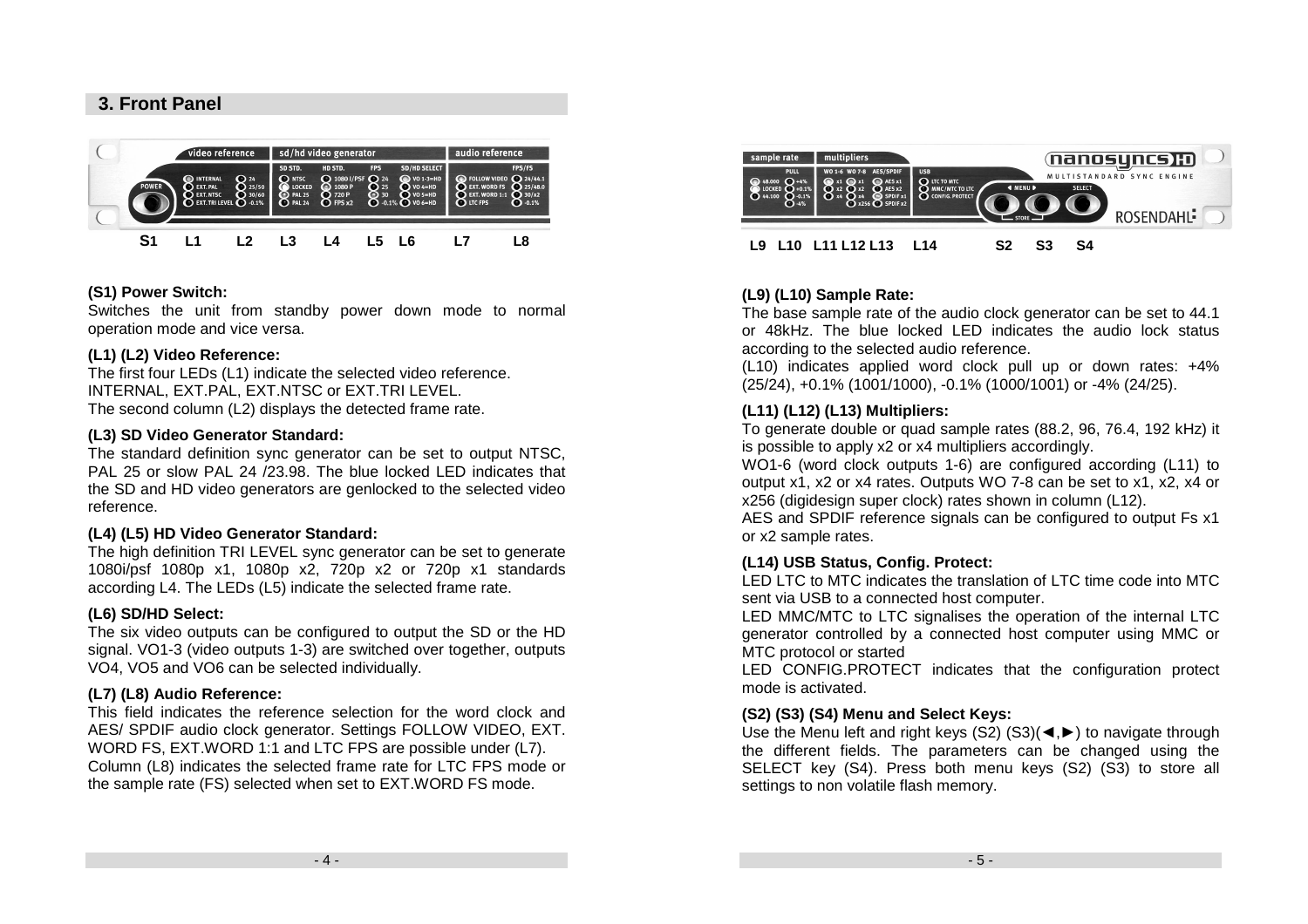#### **4. Rear Panel**



#### **(C1- C6) SD/HD Video Sync Outputs (BNC):**

 Six video outputs VO1-VO6 are individually buffered to drive single ended 75 ohm inputs. VO1-VO3, VO4, VO5, VO6 can be configured to output standard definition sync signals or HD tri level reference signals.

#### **(C7) Video Sync Input (BNC):**

 Both internal video generators can be genlocked to external video references using this input. The video sync input accepts SD standard definition video syncs as well as HD tri level syncs according to the selected video reference source. This input is internally 75 ohm terminated and requires standard video levels. (300mV Sync, 300 mV Burst, +/- 300mV Tri Level).

#### **(C8) Word Clock Input (BNC):**

 The audio clock generator can be resolved to external word clock signals. This input is internally 75 ohms terminated and accepts word clock signals from 40-200 kHz at 1,5 - 5 Vpp levels.

#### **(C9) LTC Time Code Input (RCA):**

 LTC time code (also called SMPTE) is read by the nanosyncs HD and translated into MTC via the USB midi port. The audio clock generator can also be resolved to the LTC applied on this input. Timecode levels can vary from -40 to +20 dBu. This input is internally terminated with 10k ohms (high impedance).

#### **(C10) LTC Time Code Output (RCA):**

 The LTC time code output has a fixed output level of 1Vpp. It can drive low impedance inputs down to 600 ohms. To connect to XLR time code inputs a standard audio adaptor cable (RCA to XLR) is required.



#### **(C11) USB Port (USB type B):**

 A USB 2.0 midi device class compliant interface allows plug and play connectivity to MAC or PC host computers (Operating systems Windows-XP or Mac-OSX are required for the midi device class functionality). Supports MTC and MMC as well as Rosendahl Sysex commands for remote and update functions.

#### **(C12- C19) Word Clock Outputs (BNC):**

 Word clock outputs WO1-WO6 can be configured to output base sample rates (44.1/ 48 kHz) as well as x2 (88.2/ 96 kHz) or x4 (176.4/ 192 kHz) rates. Outputs WO7-WO8 support x1, x2, x4 and also x256 (digidesign super clock) sample rates.

All outputs drive 3,5 Vpp into single ended 75 ohm inputs.

#### **(C20- C21) AES/ EBU Outputs (XLR 3-pin):**

 Two AES-3 clock reference outputs can be configured to generate standard x1 (44.1/ 48 kHz) or x2 (88.2/ 96 kHz) sample rates. These outputs are transformer balanced and drive 3,5 Vpp into standard 110 ohm inputs.

#### **(C22) SPDIF Output (RCA):**

 The IEC 985 SPDIF audio clock reference output can be configured to provide standard x1 (44.1/ 48 kHz) or x2 (88.2/ 96 kHz) sample rates. This output drives 0,5 Vpp into standard coaxial 75 ohm SPDIF inputs.

#### **(C23) Mains Socket (IEC):**

 Use the IEC mains cable supplied for connecting to an earthed mains socket. Please see also page 4 "Unpacking…".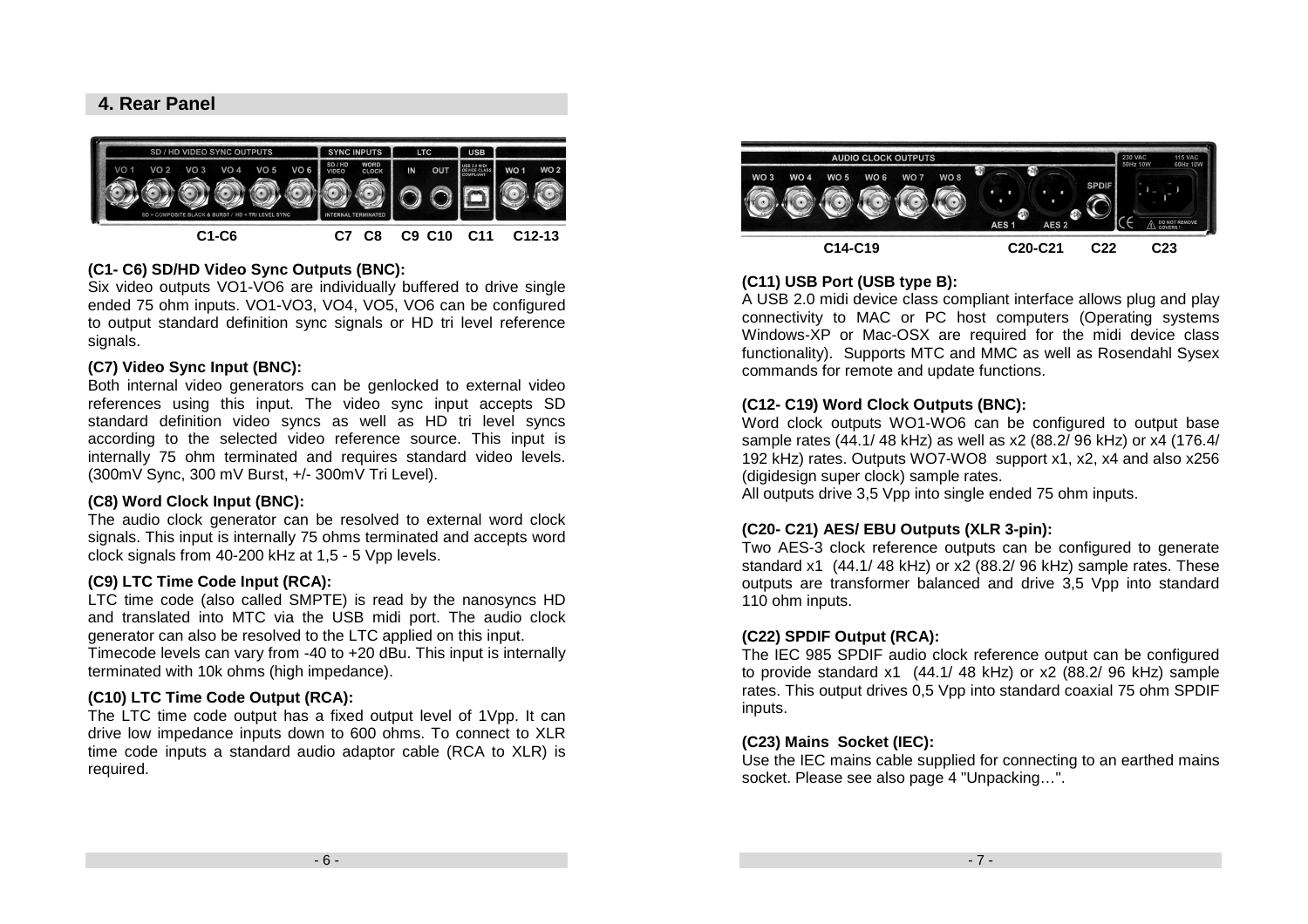#### **5. Video Reference**

To navigate through the settings you must enter the setup mode by pressing one of the MENU keys [◄] or [►].

 The currently selected parameter section starts flashing to indicate you are in the setup mode.

With the MENU buttons [◀] and [▶] you can move form one section to the next. When saving the settings, the menu position will also be stored and reappears at the same position when the setup mode is called up again.

Press both menu keys (S3) (S4) to exit the setup mode and store all settings to non volatile flash memory.

Enter the setup mode and select the **video reference** section with the SELECT key.

- **INTERNAL:** The internal 0.5 ppm accurate crystal oscillator is the master for both video generators. Blue LOCKED LED in the video section will be on. An applied reference signal at the video sync inputconnector will be ignored.
- **EXT. PAL:** The unit locks to an external PAL video reference signal applied on the video sync input connector (C7). The 25/50 LED in the video reference section indicates that there is a video input signal present at 25 fps. When the internal SD generator is set to PAL 25 the outputs will be 8 field and subcarrier genlocked to the PAL video input signal.

LEDs 24 or 24 and -0.1% indicate the detection of aslow PAL reference at 24 or 23.98 fps.

The blue LOCKED LED in the video section indicates locked operation to external PAL references.

**EXT. NTSC:** The unit locks to an external NTSC video reference signal applied on the video sync input connector (C7). The 30/60 and -0.1% LEDs in the video reference section indicate that there is a video input signal present at 29.97 fps. When the internal SD generator is set to NTSC, the outputs will be 4 field and subcarrier genlocked to the NTSC video input signal.

> The blue LOCKED LED in the video section indicates genlocked operation to an external NTSC reference.

 A 30 fps "black & white" input signal is indicated by the 30 fps LED without -0.1% LED. The nanosyncs HD will also lock to 30 fps signals.

#### **EXT.TRI LEVEL:**

The unit locks to an external Tri Level Sync signalapplied on the video sync input connector (C7).

The four LEDs 24, 25/50, 30/60, -0.1% in the video reference section indicate the automatically detected input frame rate.

When the input frame rate matches the SD or HD generator frame rate a phase lock will be performed (phase locked means that the according v-sync patterns are reset exactly to the same position aswhere the video input signal v-sync is located).

The blue LOCKED LED in the video section indicates genlocked operation to an external Tri Level reference.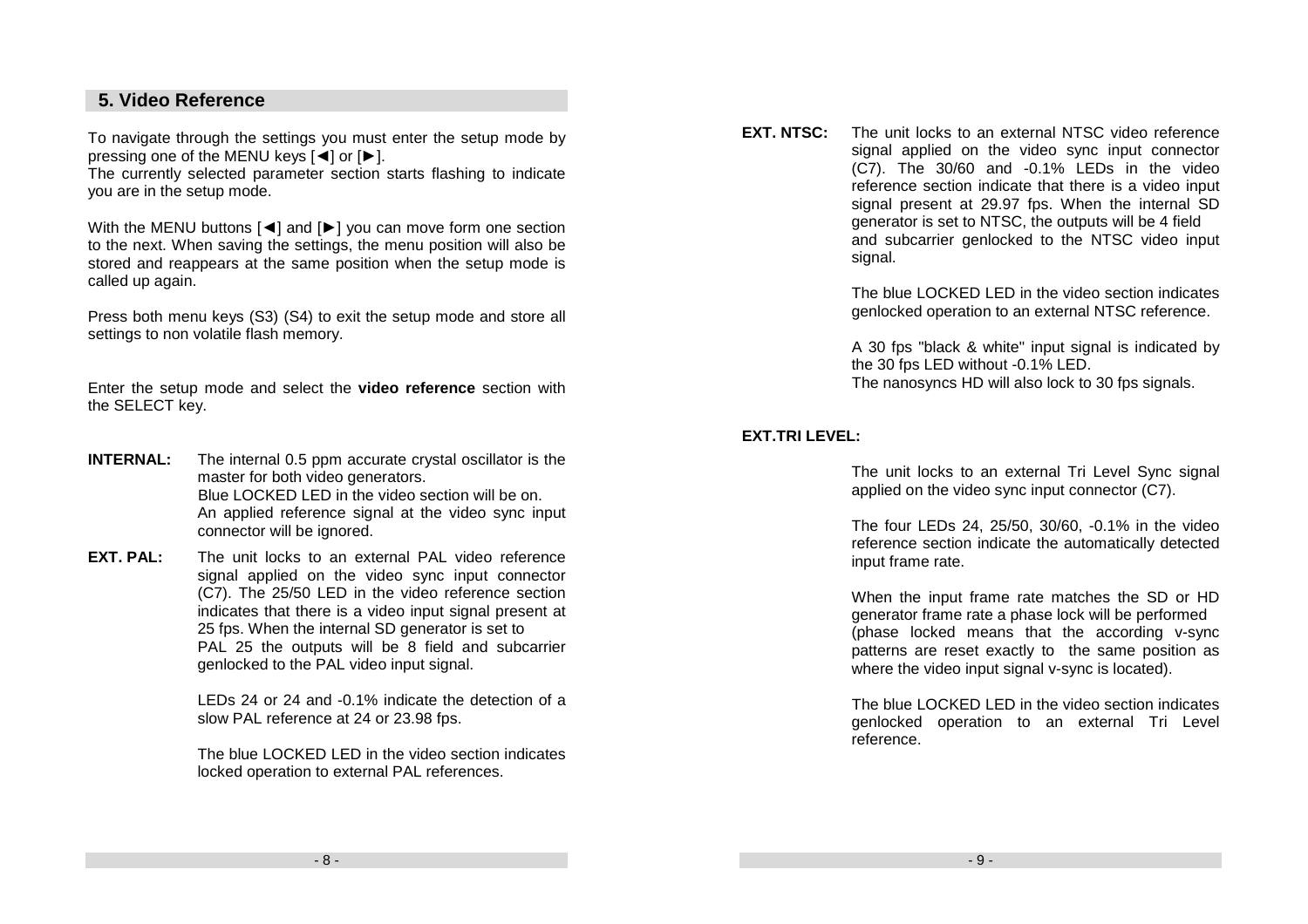#### **6. SD / HD Video Generator Settings**

The nanosyncs HD generates one SD video sync standard and one HD tri level standard simultaneously.

 You can set the frame rates and formats independent for the SD and HD generator section.

Both standards are always frequency locked to the selected video reference, also when the frame rates are different.

When using the same frame rate (or double/ half rates) the standards will also be phase locked together (phase locked means both v-sync patterns start exactly at the same position).

Enter the setup mode and select the **SD STD**. section.

Press the SELECT button to set the SD generator to NTSC, PAL 25 or PAL 24.

| NTSC:             | 525 lines | 29,97 fps, SD used in the US, Japan |
|-------------------|-----------|-------------------------------------|
| <b>PAL 25:</b>    | 625 lines | fps, SD used in Europe<br>25        |
| <b>PAL 24:</b>    | 625 lines | fps, used for film postpro<br>24    |
| <b>PAL 23.98:</b> | 625 lines | 23,98 fps, indicated by LEDs PAL 24 |
|                   |           | and NTSC simultaneously             |

Note: the generated PAL 24 signals do not insert a colour burst.

Select the **HD STD**. section to edit the generated HD tri level standard, whereas "x2" indicates double frame rate as on display in the FPS field (L8):

**1080 I/PSF x2:** 1080 lines, interlace or progressive segmented frame 47.95, 48, 50, 59.94, 60 fps rates

Note: For a sync signal there is no difference between both standards. A progressive segmented frame means progressive scanned picture contents are transferred within an interlace frame format.

| 1080 P x1: | 1080 lines, progressive<br>23.98, 24, 25, 29.97, 30 fps rates |
|------------|---------------------------------------------------------------|
| 1080 P x2: | 1080 lines, progressive<br>50, 59.94, 60 fps rates            |
| 720 P x2:  | 720 lines, progressive<br>50, 59.94, 60 fps rates             |
| 720 P x1:  | 720 lines, progressive<br>23.98, 24, 25, 29.97, 30 fps rates  |

Go to the video generator FPS section to select the HD generator base frame rate:

|               | 24 fps - 0.1% pull down film frame rate |
|---------------|-----------------------------------------|
| 24 fps        | standard film frame rate                |
| 25 fps        | European HDTV                           |
| 30 fps - 0.1% | NTSC frame rate (30 pull down)          |
| 30 fps        | US/ Japan HDTV                          |

According to the standard listing above not all HD standards exist at all frame rates. When you select a non-existing combination of STD and FPS the hd video outputs are switched off and the FPS LEDs will extinguish.

Go to the video generator SD/HD SELECT section to configure the six video outputs VO1-VO6 (C1-C6):

VO1-VO3, VO4, VO5 and VO6 can be individually set to output the SD or HD generator signal.

In addition VO6 can be configured to output black Rosendahl bi-level syncs for Dolby Encoder/ Decoders. See page 23 nanoSETUP software for more details.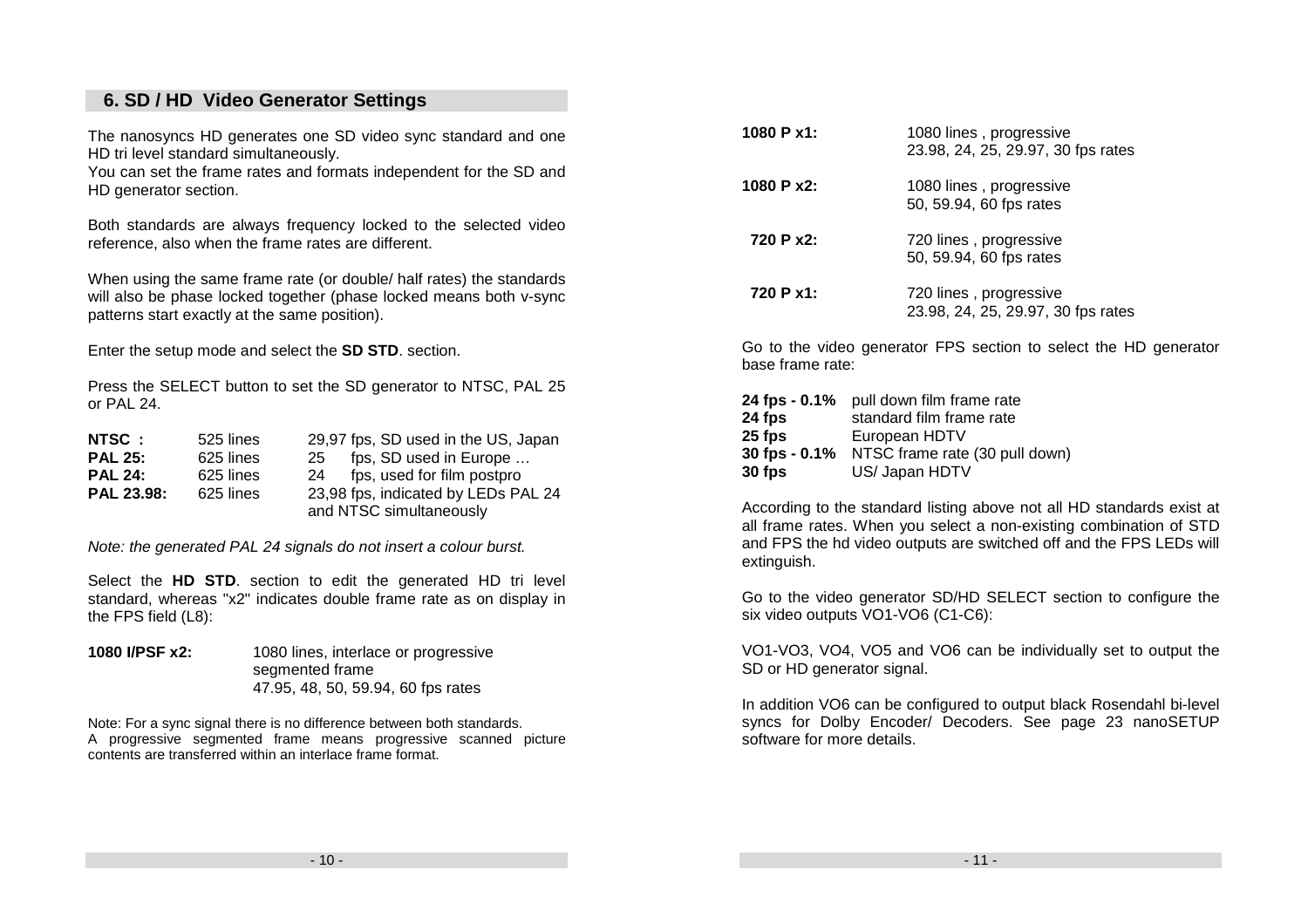#### **7. Audio Reference**

Enter the setup mode and select the **audio reference** section. (See page 10 for more informations how to navigate through the different setup sections.)

The **audio reference** can be set to:

#### **FOLLOW VIDEO:**

The audio clock generator follows to the selected video reference.

 If you want to use the nanosyncs HD as a studio master set the video reference to INTERNAL and the audio reference to FOLLOW VIDEO. To synchronise the audio clocks to an external video reference you must slave the video section to this external video reference and set the audio reference to follow video.

 When one of the selected SD or HD video generator standards does match an integer relationship with the selected word clock sample rate (for example PAL and 48 kHz) the audio clock phase will be adiusted to the video phase.

 This means that the video's start of picture will be phase locked to the word clock signal. Thus synchronising several nanosyncs HD to the same house sync reference will result in phase locked audio word clocks between all units.

 The blue LOCKED LED indicates the generation of video locked audio clock signals.

#### **EXT. WORD FS:**

When you set the audio reference to external word clock FS, the word clock generator resolves to a defined external word clock frequency.

 In this operation mode you can select the generated sample rate independent of the input sample rate.

 You can synchronise for example a 44.1 kHz word clock signal to an external 96 kHz word clock reference. This means the unit works as an electronic gearbox to synchronise different sample rates together.

This functionality is a powerful tool when you need to convert a audio project from one sample rate to an other using a sample rate converter and your nanosyncs HD for locking both clocks together.

The input word clock is set with the four FPS leds in the audio reference section and the output sample rate is set in the standard sample rate and multiplier sections (see page 17).

The four FS LEDs in the audio reference section indicate the selected external word clock sample rate.

These LEDs are also used to indicate the selected frame rate for audio reference mode = LTC and the denomination left of the slash relates to the FPS value for LTC operation and the value right of the slash relates to the operation mode external word FS.

Example: In operation mode external word FS LEDs 25/48.0 and 30/x2 are on means the unit synchronises the audio clocks to an external 96 kHz external word clock signal.

 The blue LOCKED LED indicates the generation of gearbox locked audio clock signals.

#### **EXT. WORD 1:1:**

Audio reference mode EXT WORD 1:1 regenerates the incoming word clock sample rate from 40-200 kHz on all word clock outputs 1:1 (AES and SPDIF outputs are limited to Fs x2 rates up to 100 kHz).

You can use nanosyncs HD as a word clock distributor which follows to all incoming sample rates automatically with the advantage that all clocks are regenerated. This results in highest clock quality on all outputs independent of the word clock input signal used.

 The blue LOCKED LED indicates the locked 1:1 regeneration of audio word clock signals.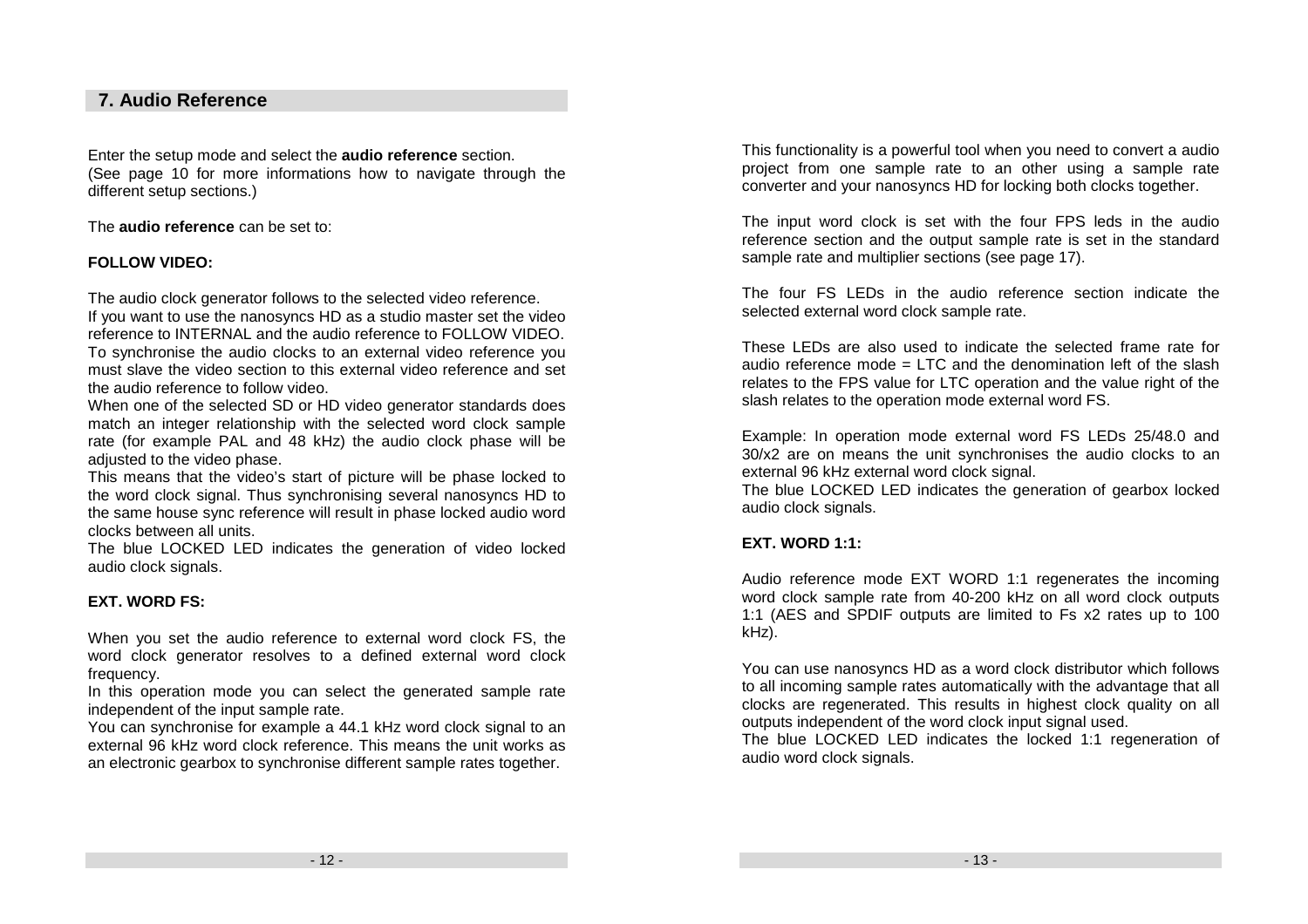The sample rate and multipliers (section L9-L13) follow automaticallly to the word clock input signal. When audio reference is set to to EXT WORD 1:1 it is not possible to access the sample rate and multiplier sections in the menu.

#### **LTC FPS:**

The nanosyncs HD is also able to resolve audio word clock signals to external, free running LTC time code signals.

Only forward running timecode within a +/- 10% window, is used as a reference. The nanosyncs HD will perform a very slow calibration to your time code source, which can take up to a half minute.

Once calibrated the nanosyncs HD will relock immediately to the same speed as long as you do not change the sample rate or the reference time code format.

Once calibrated the nanosyncs HD will flywheel over looping, ramping and low or high speed time code with no disturbance to the audio clock outputs.

LTC produced by analog tape recorders will be flywheeled to produce a ultra low jitter synchronised audio clock.

Select the used LTC time code standard stepping through the FPS section in the audio reference field. Four LEDs indicate

#### **24 fps, 25 fps, 30 fps, -0.1% pull down**

29.97 fps is on display with 30 fps and -0.1% LEDs 23.98 fps is on display with 24 fps and -0.1% LEDs

The blue LOCKED LED indicates the generation of LTCsynchronised audio clocks.

Drop or non-drop formats are irrelevant, because this is just a speed synchronisation process.

#### **8. Sample Rate and Multipliers**

Enter the setup mode and select the **sample rate** section (L9). (See page 10 for more informations how to navigate through the different setup sections.)

The base sample rate of the audio clock generator can be set to 44.1 or 48kHz.

The next section (L10) allows you to enter a so called pull factor. These factors are special sample rates which are used in audio post production to compensate frame rate differencies from video and film standards.

|     | +4% (25/24)          | PAL / film    |
|-----|----------------------|---------------|
|     | $+0.1\%$ (1001/1000) | 30 fps / NTSC |
|     | $-0.1\%$ (1000/1001) | NTSC / 30     |
| -4% | (24/25)              | film / PAL    |

#### **Note: For standard audio productions all four LEDs must be off.**

Enter the setup mode and select the **multipliers** section (L11-L13).

To generate double or quad sample rates (88.2, 96, 76.4, 192 kHz) it is possible to apply x2 or x4 multipliers.

WO1-6 (word clock outputs 1-6) are configured according (L11) to output x1, x2 or x4 rates. Outputs WO 7-8 can be set to x1, x2, x4 or x256 (digidesign super clock) shown in column (L12).

The AES/EBU reference outputs can be set to x1 or x2 factors (L13). The SPDIF reference output can be set to x1 or x2 factors (L13).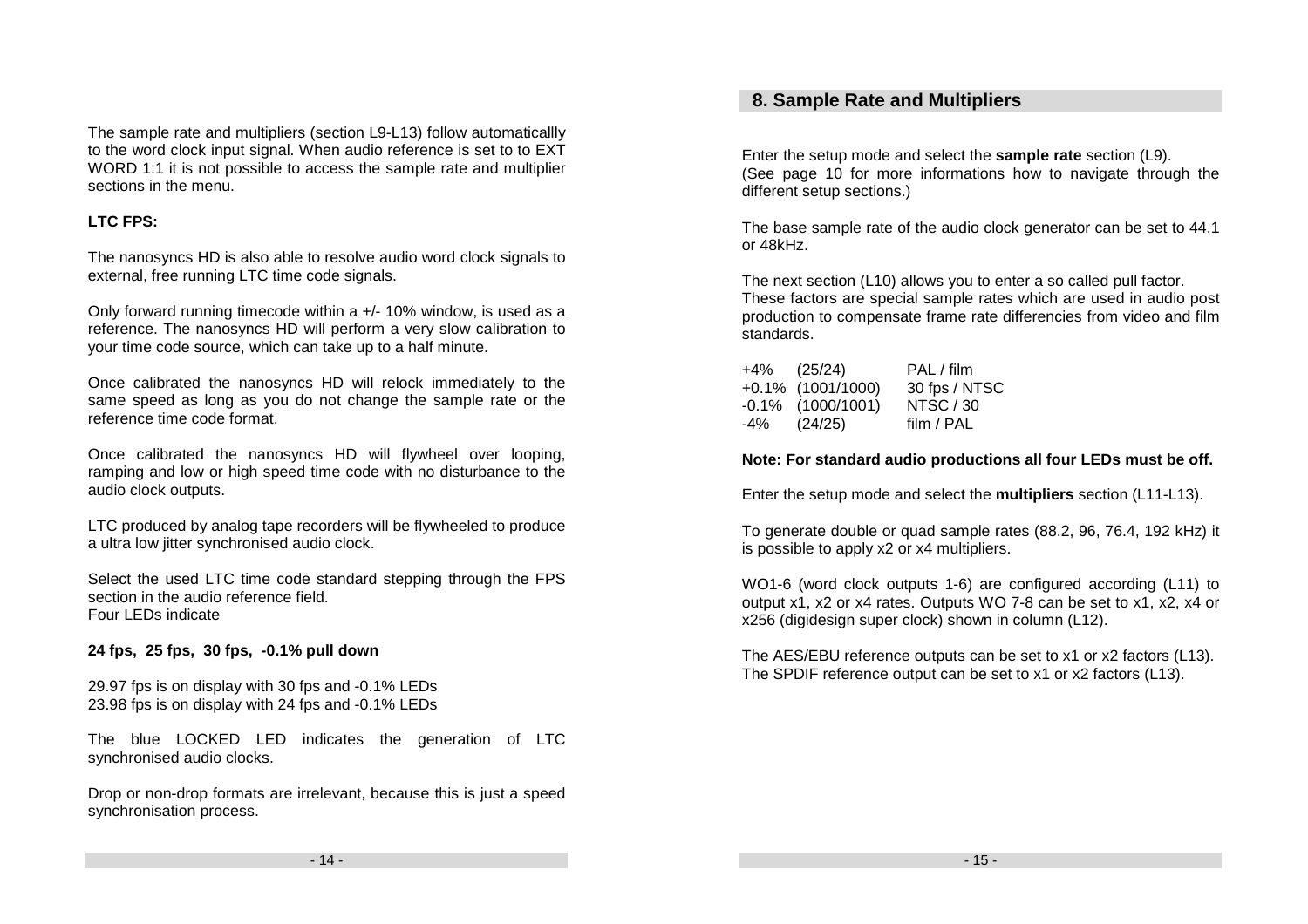#### **9. LTC time code generator**

From firmware 2.0 you can also start the internal LTC time code generator manually without connecting to a host computer.

Therefor a new menu section has been implemented, indicated by blinking LED "MMC/ MTC to LTC".

The new menu section appears next to "SPDIF" or previous to "VIDEO REFERENCE".

Within this menu you can start and stop the time code generator with the SELECT key.

The time code standard follows to the HD FPS section (L5) and can be set to 23,98, 24, 25, 29,97 or 30 fps non drop standards. The starting time defaults to 00:00:00:00 when no external time code signal is present.

If a time code signal is applied on the LTC input (indicated by the "LTC to MTC" LED) and the incoming time code standard matches the HD FPS setting the unit performs a so called JAM SYNC and takes over the time values of the external time code.

This also copies a detected 29,97 drop frame standard to the generator when HD FPS is accordingly set to 29,97 (30 -0.1%).

The time code generator will be phase aligned to the HD video sync generator and also to the SD sync generator if both generators are running concurrent standards.

With different standards on the time code input and the HD FPS section the generator can not be started in "JAM SYNC" mode.

24 and 24pd or 30 and 30pd standards can JAM SYNC each other, but the generator will follow the HD FPS rate.

Changing the HD FPS settings while the time code generator is running will not reset and restart the time code generator. Please stop and restart the generator to take over a new frame rate.

#### **10. USB midi port, MMC and MTC**

The nanosyncs HD has a USB (Universal Serial Bus) port for bidirectional communications with a host computer.

The nanosyncs HD firmware complies with the **USB Device Class Definition for MIDI Devices Release 1.0**.

Current operating systems as Windows XP or Max OSX support the MIDI device class and can be connected without installation of a software driver.

The nanosyncs HD unit is detected as Standard Audio Device (OSX shows also the device name as nanosyncs HD).

Any application which uses MIDI ports can use the nanosyncs HD as midi in or out port.

#### **LTC to MTC:**

Connect a LTC time code signal to the time code input (C9). The LTC level can vary from -40 to +20 dBu.

Forward running LTC in the range of +/- 10% of playspeed is translated into MTC quarter messages.

 All LTC formats are automatically detected and the equivalent MTC format is used.

Time code signals running reverse or slower/ faster than the +/- 10% range will be translated into MTC Full Messages.

MTC Full Messages serve to spot a slaved DAW to the according time code position whereas MTC quarter messages are used for synchronisation at play speed.

The LTC TO MTC LED (column L14) indicates that LTC time code is read and sent as MTC to the USB midi port.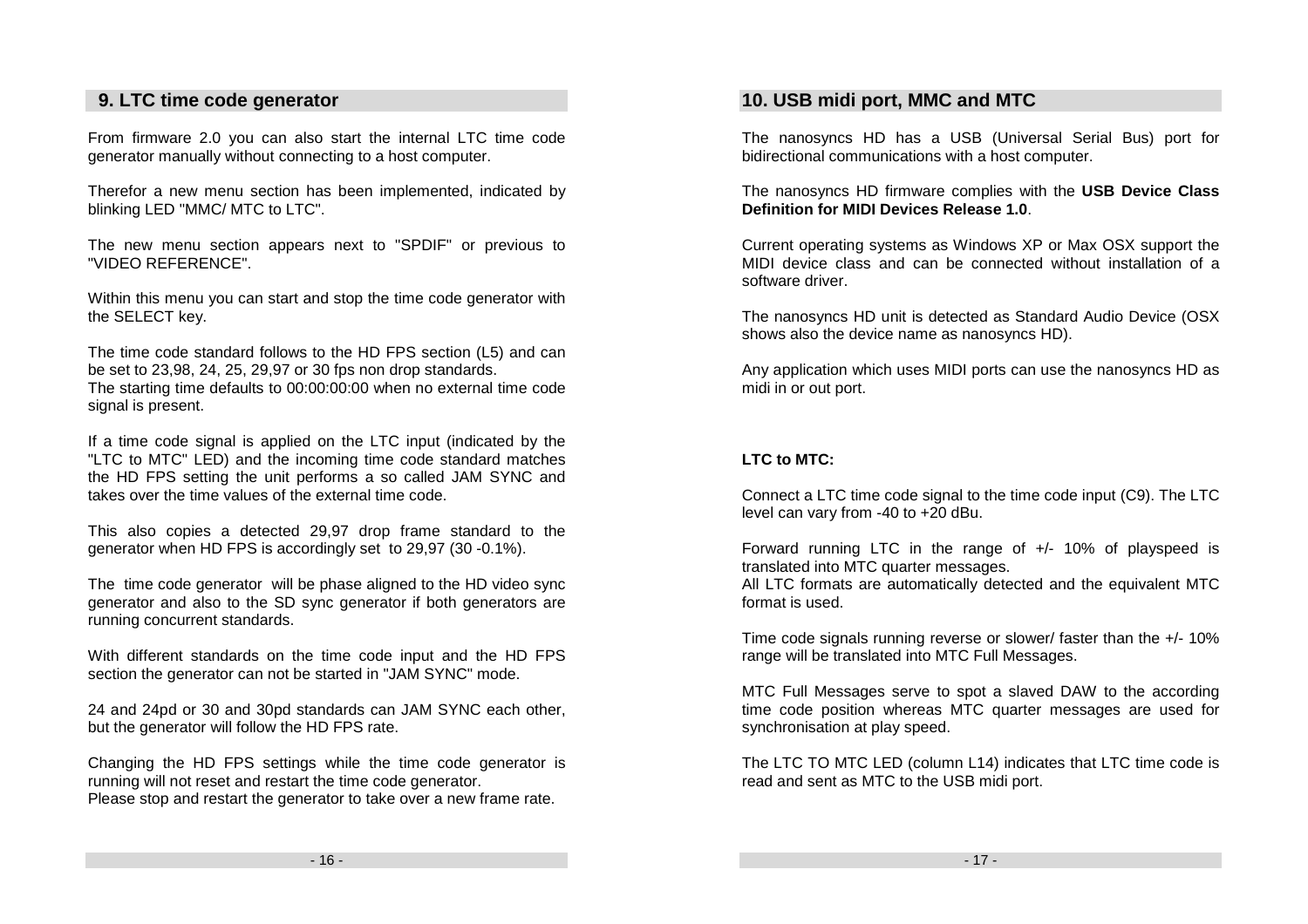To synchronise a DAW to MTC time code open the nanosyncs HD midi port in your DAW application software and make the according settings. Please see also the instructions of your DAW software for synchronisation to MTC.

The LTC to MTC translation is an independent process in the nanosyncs HD and works within all operation modes.

 When you use the nanosyncs HD as master clock (video reference set to internal and audio reference set to follow video) you can still use the LTC to MTC translation.

#### Example 1:

(1) A professional video machine is genlocked to the nanosyncs HD video syncs.

(2) A digital audio workstation (DAW) is slaved to the nanosyncs HD word clocks. The nanosyncs HD audio reference is set to FOLLOW VIDEO.

(3) Your DAW software controls the video machine via 9-pin.

(4) The LTC output of the video machine is connected to the nanosyncs HD and sent via USB to the DAW software as MTC.

#### Example 2:

(1) An analog multitrack audio tape recorder with LTC time code recorded on track 24 feeds LTC to the nanosyncs HD.

(2) The nanosyncs HD audio reference is set to LTC.

(3) A digital audio workstation is slaved to the nanosyncs HD word clocks/ super clocks.

(4) The DAW software receives time code from the tape machine translated to MTC from the nanosyncs HD via USB.

#### **MMC to LTC:**

Midi Machine Control (MMC) is a midi protocol to remote a video machine or an audio recorder.

Most DAW software applications are able to send MMC commands.

The nanosyncs HD accepts MMC commands via the USB to control the integrated LTC time code generator (LTC output on C10).

In firmware 2.0 the following MMC commands are implemented:

| Command                 | <b>Description</b>                          |
|-------------------------|---------------------------------------------|
| F0 7F 7F 06 01 F7       | MMC "stop"                                  |
|                         | stops the LTC generator                     |
| F0 7F 7F 06 02 F7       | MMC "play"                                  |
|                         | starts the LTC time code generator          |
| F0 7F 7F 06 03 F7       | MMC "deferred play"                         |
|                         | starts the time code generater after active |
|                         | MCP (locate)                                |
| F0 7F 7F 06 44 06 01 hr | MMC "locate"                                |
| mn sc fr ff F7          | sets generator to time code position        |
|                         | sets the LTC format                         |

When receiving MMC commands the internal time code generator is referenced from the SD and HD video generators. When a frame rate matches the time code standard, the LTC will also be phase locked to the video generator.

29.97 and 23,98 non drop frame rates are not defined in the MMC protocol. The nanosyncs HD generates 29.97 or 23.98 non drop time code rates when receiving 30 or 24 non drop MMC play commands and the HD generator is set to -0.1% rates. (HD FPS LED -0.1% in column 5)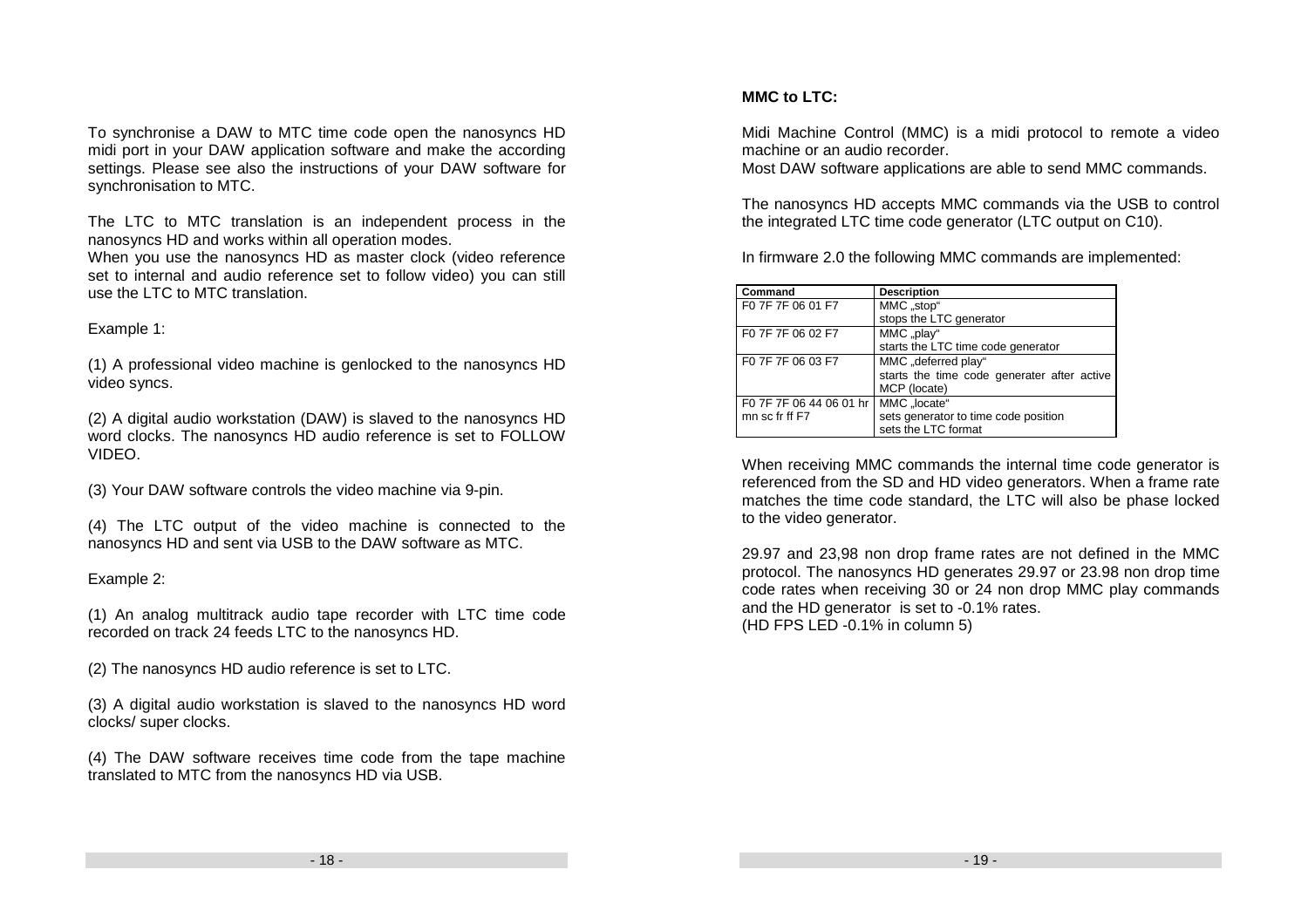#### **MTC to LTC:**

Midi Time Code (MTC) can be generated by most DAW software.

When the nanosyncs HD is receiving MTC from DAW software it will trigger start the internal LTC time code generator accordingly.

This means a new detected MTC signal sets the LTC generator to the corresponding position and starts the generator.

Your DAW hardware must be slaved to the nanosyncs HD audio clocks and the nanosyncs HD audio reference must be set to FOLLOW VIDEO to make sure the DAW audio hardware and the LTC generator are running at the same speed.

The MMC/MTC to LTC LED (column L14) indicates LTC generation.

29.97 and 23.98 non drop frame rates are not defined in MTC but when you set the HD FPS frame rate (column 5) to -0.1% rates the internal LTC time code generator will output pull down rates accordingly.

#### Example:

A digital audio workstation (DAW) is slaved to the nanosyncs HD word clocks. The nanosyncs HD audio reference is set to FOLLOW VIDEO. The nanosyncs HD is used as a studio master clock. An audio mixing console requires LTC time code for its automating. The DAW sends MTC to the nanosyncs HD and the LTC generator output feeds the audio mixing console.

#### **11. Configuration Protection**

To avoid unwanted changes in the nanosyncs HD setup (by interested visitors for example) it is possible to protect the configuration.

In the protected mode all keys are disabled.

LED CONFIG.PROTECT (L14) indicates active protection mode.

To enable or disable protection mode hold both MENU keys (S2) + (S3) down for about 6 seconds.

#### **12 . Firmware Update**

The firmware version installed in your nanosyncs HD is displayed every time the unit is switched on.

After the LED test (all LEDs on for about 1 second) the currently installed firmware version is shown on the first two leftmost LED columns for about 1 second in the format "n.m".

First column reflects version digit "n", the second column is version digit "m".

#### Example:

Version 2.0 is indicated by  $2^{nd}$  LED "EXT. NTSC" in column 1 and a blanked LED column 2.

To update the firmware you need a PC running Windows-XP or Vista.

Visit www.nanosyncs.com and download the newest nanosyncs HD firmware file (NFXXXX.DAT) and the nanoSETUP software for Windows XP.

Make a USB connection from your computer to the nanosyncs HD using the supplied USB A-B cable.

Now start the software "nanoSETUP". The serial number and firmware version of the connected nanosyncs HD unit(s) are displayed.

(1) Select the update window under "Options -> Firmwareupdate".

(2) Load a valid firmware file NFXXXX.DAT. The program indicates the date and the version of the firmware.

(3) Press the "Program" button to start the update.

The upload process is indicated by all LEDs on during the erase process and fast flashing LEDs during the programming operation.

This process takes about one minute and is indicated by a progress bargraph in the software display.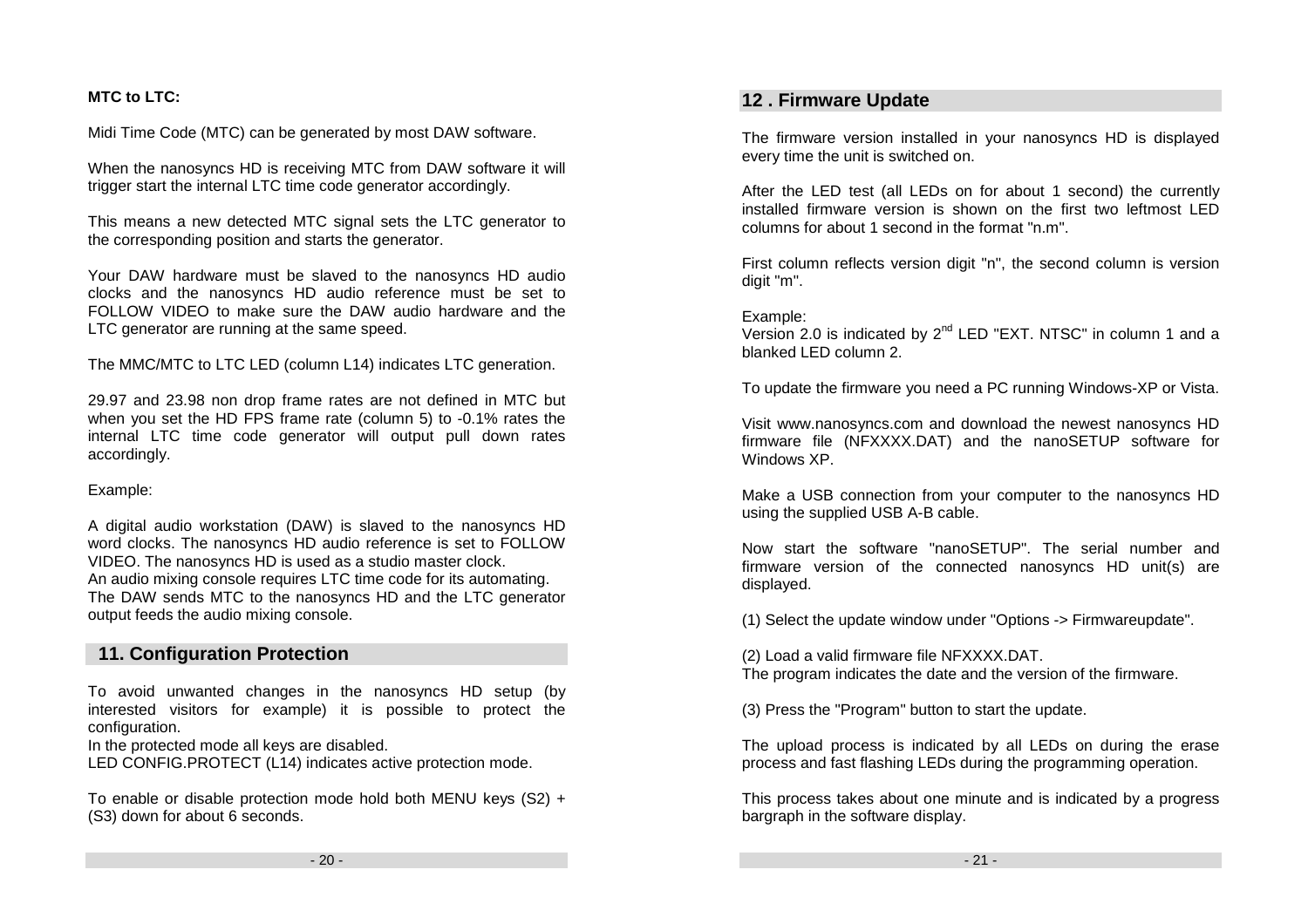A premature termination of the software update process leads to the complete loss of the firmware but does not erase the nanosyncs HD BIOS. Please switch the unit off and on again, use the Read command and restart the firmware update procedure again.

If a CRC error occurs, the software update process is stopped and is indicated by all LEDs flashing in a slow 2 second beat (0,5 Hz).

After a successful firmware update the unit starts and shows the new firmware version.

 The previous menu settings are saved but should be verified, as the new firmware possibly contains new features and settings.

#### **13 . nanoSETUP Software**

nanoSETUP is a free utility program running under Windows XP or later.

One or multiple nanosyncs units can be configured with this software.

The "READ" command lists connected nanosyncs HD units with serial number and firmware version and imports the actual settings of the selected unit.

In the main window you find the standard controls for:

VIDEO REFERENCE SD / HD VIDEO GENERATOR AUDIO REFERENCE SAMPLE RATE MULTIPLIERS CONFIG PROTECT

Press the "TRANSMIT SETTINGS" button to send and store the current configuration non volatile.

A subsequent READ command can be sent to verify the transfer and storage of the new settings.

In addition to the standard menu parameters, which are also available with the local controls, you can configure special functions and settings of the nanosyncs HD non volatile:

#### (1) NTSC PEDESTALS

NTSC Pedestals can be switched on/ off to set the black level of SD NTSC sync signals to +7.5 IRE (as used in the USA).

#### (2) USE INTERNAL SUBCARRIER

This setting only applies when the unit is locked to an external PAL or NTSC reference and the internal SD generator is running the same standard:

VIDEO REFERENCE =  $EXT$ . PAL and SD STD = PAL VIDEO REFERENCE = EXT. NTSC and SD STD = NTSC.

In these two operation modes the nanosyncs HD synchronises by default the colour subcarrier 1:1 to the incoming subcarrier (colour burst).

This 1:1 subcarrier tracking can modify the absolute SC-H phase but also preserves the 4/ 8 (NTSC/ PAL) field colour framing sequence from the external reference.

The USE INTERNAL SUBCARRIER control disables the external subcarrier tracking and guarantees correct absolute SC-H phase on the SD video outputs without respect to the colour framing sequence of the external reference.

(3) BLACK ROSENDAHL "Black Rosendahl on VO6" changes the HD trilevel sync output on video output 6 (VO6) into a bi-level sync signal as used by Dolby Encoders/ Decoders. The frame rate of this signal follows the selected HD standard setting.

(4) "Pilotton on WO8" outputs a 47.95, 48, 50, 59.94 or 60Hz square wave signal on word clock output 8 according to the SD standard selection.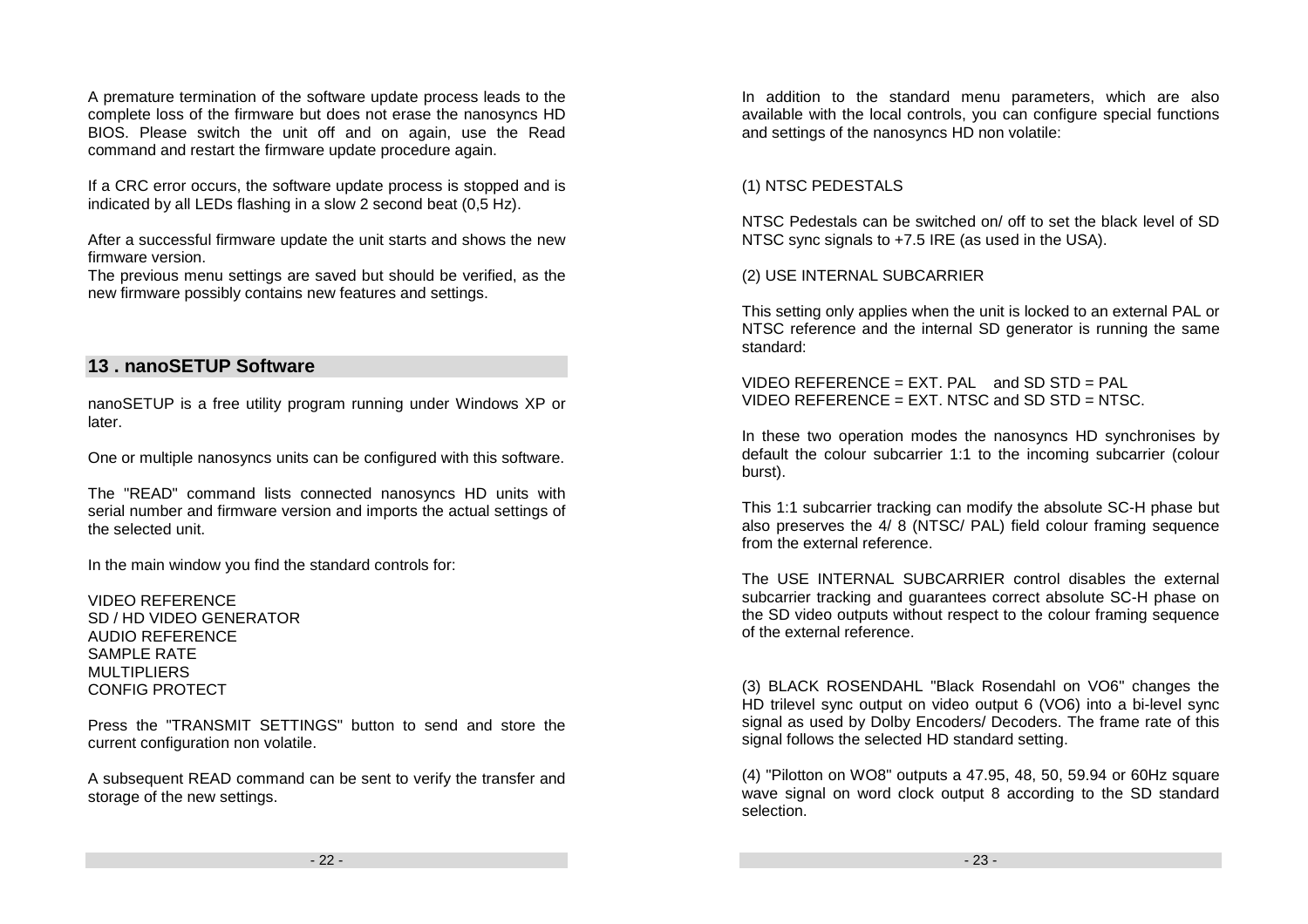The "special function settings" are displayed together with the firmware version each time the unit is switched on (s. page 21).

"NTSC" LED in column L3 indicates activated NTSC PEDESTALS.

"PAL" LED in column L3 indicates USE INTERNAL SUBCARRIER.

"VO6=HD" LED in column L6 indicates BLACK ROSENDAHL VO6"

"x256" LED in column L12 indicates PILOTTONE ON WO8".

#### **Options -> Varispeed**

Use varispeed to generate non standard sample rates locked to the video reference.

 Asynchron recorded audio files can be corrected by using inverse tuned playback sample rates. Enter an integer or floating point value from 40.000 to 52.025 Hz.

For music productions you can tune up or tune down the complete system temporarily. Factor 12<sup>th</sup> root of 2 shifts the absolute tuning one semitone. So a sample rate of 46.722 kHz tunes a 44.100 kHz project one semitone up.

Not all audio engines support varispeed clocking.

#### **Options -> Firmware update**

We recommend to update your unit only if you require a newly implemented feature or in case of a documented firmware bug in your current version.

Please see page 21 for a detailed firmware update description.

#### **Options -> LTC time code generator**

nanoSETUP utility software allows to control the LTC generator for using the nanosyncs HD as an LTC master generator.

23,98, 24, 25, 29.97, 29.97d and 30 FPS standards can be selected without respect to the SD/ HD generator standards.

The internal time code generator is referenced by the video section and if the frame rates are concurrent the generated time code will also be in-phase with the video sync generators.

The SYSTEMTIME button copies the computers system time to the time code preset values (hours, minutes and seconds).

#### **Options -> H-Phase adjustment**

When the unit is locked to an external reference, EXT. PAL, EXT. NTSC or EXT. TRI LEVEL, you can adjust the H-phasing in steps of +/- 8 ns.

Press the SAVE button to store individual H-Phase settings to each of the three external reference modes: EXT. PAL, EXT. NTSC, and EXT. TRI LEVEL. The maximum range is +/- 1µs.

#### Example:

Lock the unit to an external PAL reference EXT. PAL and set the SD STD acordingly to PAL 25.

Feed the incoming PAL source signal and the regenerated SD PAL 25 signal to an two channel oscilloscope and set the trigger to the source signal.

Press the  $+$  8ns and  $-$  8 ns buttons to adjust the H-phasing. Press the SAVE button to store this alignment for EXT. PAL non volatile.

H-Phase adjustments will also modify the absolute SC-H Phase when the "USE INTERNAL SUBCARRIER" control is disabled